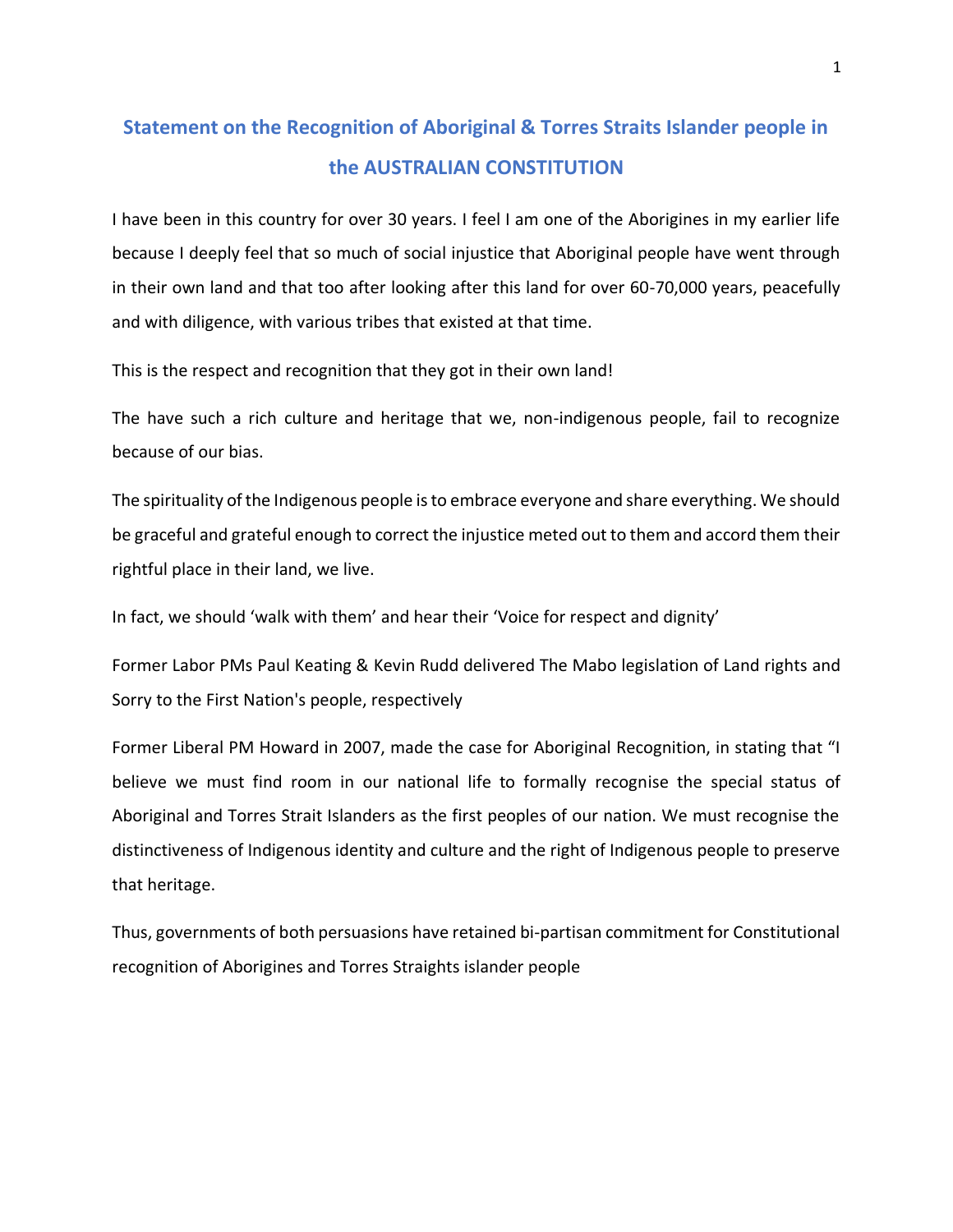So, what are we waiting for? Any discussions between the Indigenes and Non-indigenes people on the process and model could be resolved by Legislative & Executive measures.

I would like the following statement be put for the referendum for the above Constitutional Amendment for recognizing Aborigines and Torres Straights islander people

*'The nation and people of Australia formally recognise the prior Sovereignty of Australia's First People, commits to an ongoing process of truth-telling in our history and agreement making with them, and to the continued sharing of our rich Aboriginal cultural heritage as an integral part of our national identity'*

*Uluru statement is calling for the establishment of the voice enshrined in the constitution. It is not a demand but a reminder and statement of a historical fact that this was the first voice sounded on this land, we call Australia*

\_\_\_\_\_\_\_\_\_\_\_\_\_\_\_\_\_\_\_\_\_\_\_\_\_\_\_\_\_\_\_\_\_\_\_\_\_\_\_\_\_\_\_\_\_\_\_\_\_\_\_\_\_\_\_\_\_\_\_\_\_\_\_\_\_\_\_\_\_\_\_\_\_\_\_\_\_\_\_\_\_\_\_\_\_

*I am* , an Australian and Indian by DNA. I was born in India and moved to Melbourne for better life prospects. Before moving here, I have heard that Australia is a multicultural and the most ethnically diverse country in the world. She is welcoming, inclusive and embrace cultural diversity. And I wasn't wrong from the first day I felt that I belong here.

This sense of belonging and connection deepens as I tend and care for the land, I now call home. As an environmental; and sustainability professional, I am fortunate to have the opportunity to assist in the protection, management and restoration of the sacred land of Wurundjeri people of Kulin nation. But sometimes I question where are the people, the community who took care of this land for more than 70,000 years?